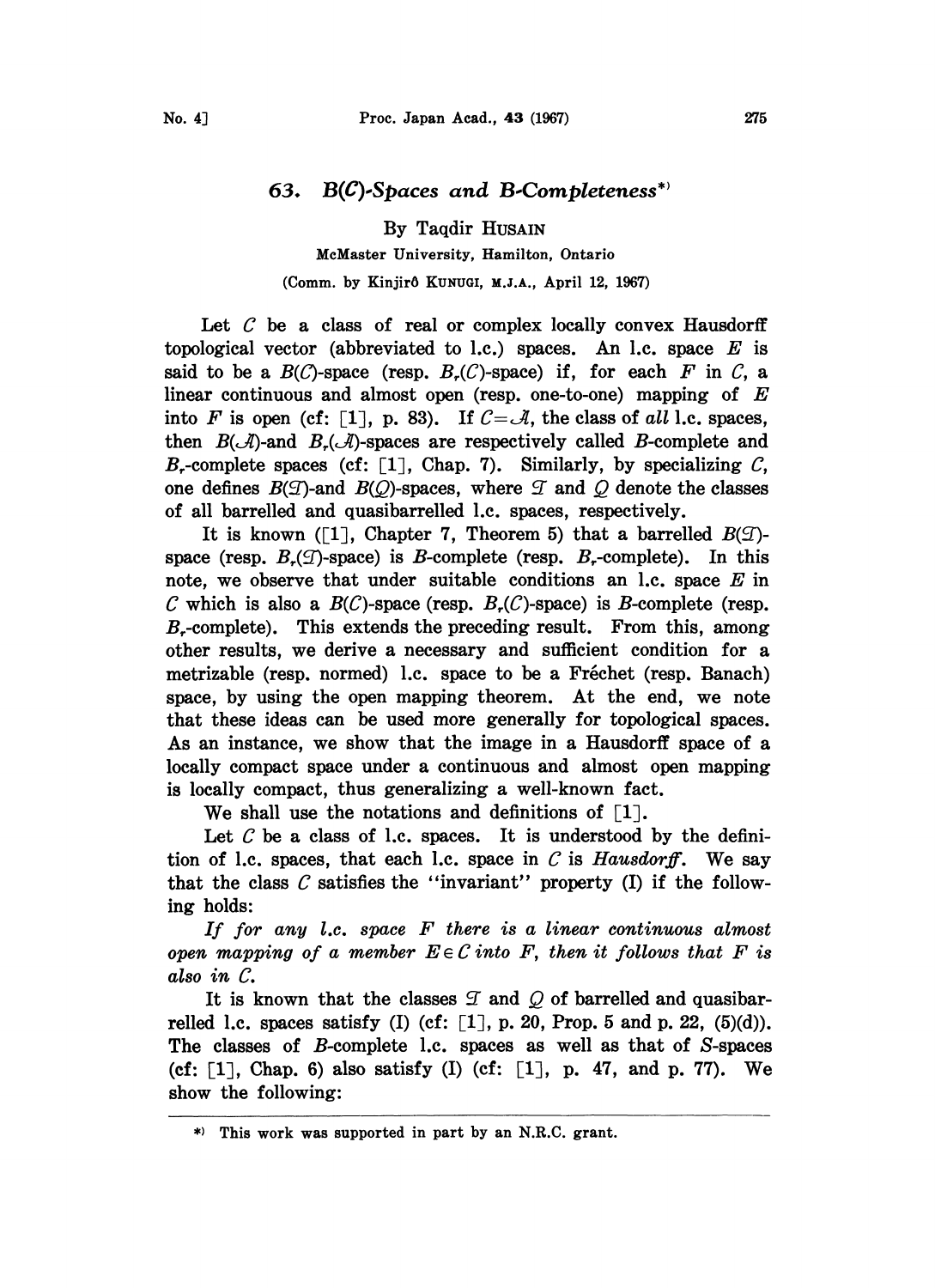Proposition 1. The class  $\mathcal M$  of all metrizable l.c. spaces satisfies  $(I)$ . In other words, if there is a linear continuous almost open mapping of a metrizable *l.c.* space  $E$  into any *l.c.* space  $F<sub>v</sub>$ then  $F<sub>v</sub>$  is also metrizable.

**Proof.** Let  $E_u$  be a metrizable l.c. space,  $F_u$  any Hausdorff l.c. space, and f a linear continuous and almost open mapping of  $E$  into  $F_{\nu}$ . Let  $\{U_{\nu}\}\$ be a countable fundamental system of circled convex closed neighborhoods of 0 in  $E_u$  such that  $U_{u+1} + U_{u+1} \subset U_u$  for each  $n\geq 1$  and  $\bigcap_{n=0}^{\infty}$   $U_n=\{0\}.$ 

For each  $U_n$ , put  $\overline{f(U_n)}=W_n$ . Then each  $W_n$  is a neighborhood of 0 in  $F<sub>*</sub>$  because f is almost open. Clearly each  $W<sub>*</sub>$  is convex, circled, v-closed and absorbing. Moreover,  $W_{n+1} + W_{n+1} \subset W_n$ . Let w be the locally convex topology which has the sequence  $\{W_n\}$  as a fundamental system of convex neighborhoods of  $0$  in  $F$ . It is clear that the initial topology v is finer than w on  $F$ .

Moreover, for each convex circled v-closed v-neighborhood  $V$  of 0 in F, there exists a  $U_n$  such that  $f(U_n) \subset V$ , because f is continuous. Hence taking *v*-closures in the last inclusion relation, we see that  $W_{\alpha} \subset V$ . This shows that w is finer than v and hence  $v = w$ on  $F$ , because  $v$  is already finer than  $w$ . Since  $v$  is Hausdorff, so is w and thus  $F_v = F_w$  is a metrizable l.c. space because w is metrizable on account of a sequence  $\{W_n\}$  of convex neighborhoods as its base. Thus  $F<sub>v</sub>$  is in  $\mathcal{M}$ .

A consequence of the above proposition is the following:

Corollary 1. The class  $\mathcal I$  of all normed spaces satisfies proper $ty($ .

**Proposition 2.** Let  $C$  be a class of *l.c.* spaces satisfying  $(I)$ . Then every member E in C which is also a  $B(C)$ -space (resp.  $B_r(C)$ space) is B-complete (resp. B,-complete).

**Proof.** Let F be any 1.c. space and let f be a linear continuous and almost open mapping of  $E$  into  $F$ . Since  $C$  satisfies (I),  $F$  is also in C. But E being a  $B(\mathcal{C})$ -space, it follows that f is open and hence  $E$  is  $B$ -complete.

Similar arguments work for  $B<sub>r</sub>$ -completeness by assuming f to be one-to-one.

The following corollaries are immediate from proposition 2. In corollaries 3 and 4 we use the fact that a  $B$ -complete 1.c. space is complete  $([1], p. 64, Prop. 10)$ .

Corollary 2. Every quasibarrelled  $B(Q)$ -space (resp.  $B_r(Q)$ space) is  $B$ -complete (resp.  $B$ -complete).

Corollary 3. Every metrizable  $B(\mathcal{M})$ -space or  $B_r(\mathcal{M})$ -space is a Fréchet space.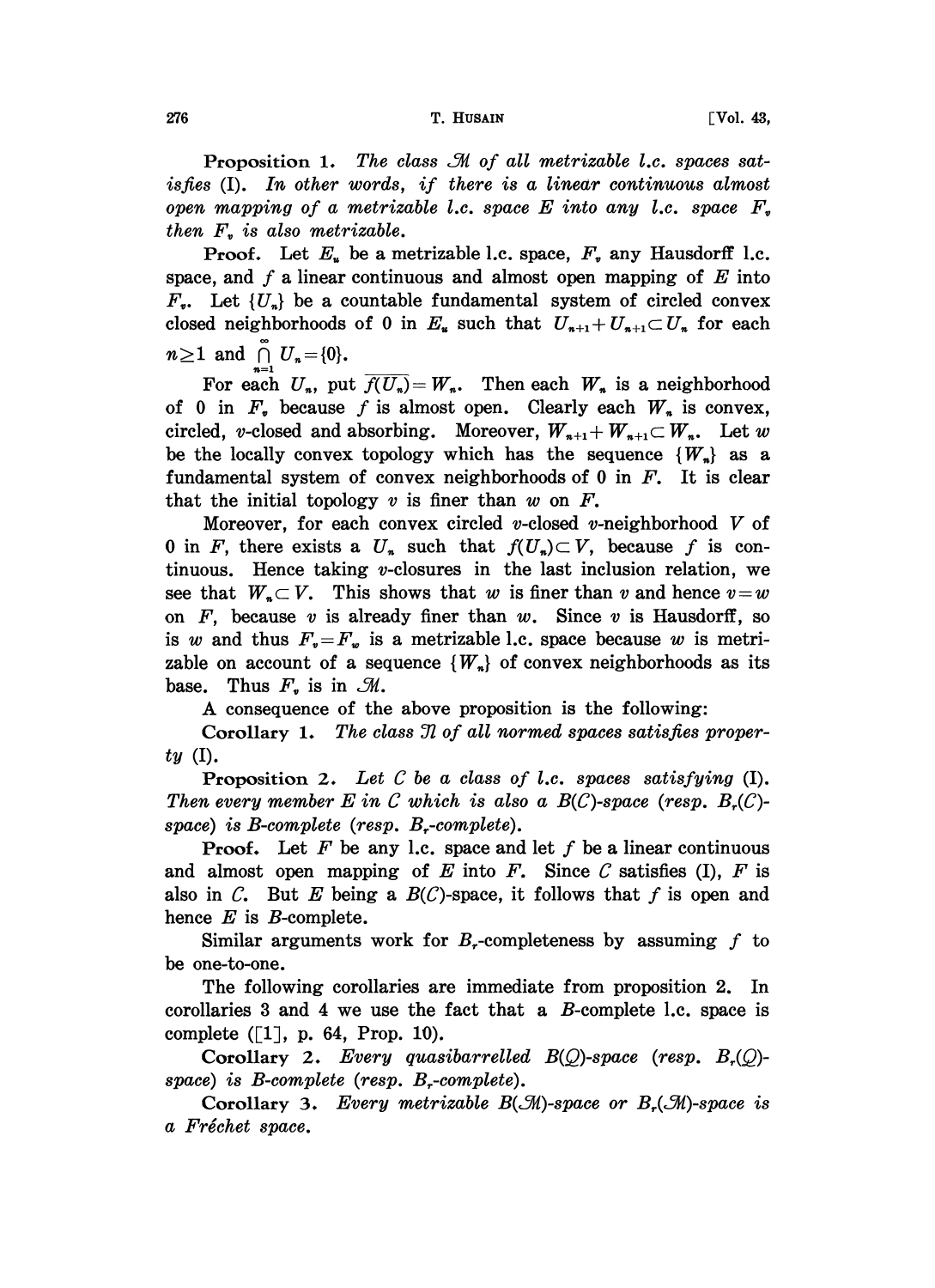Corollary 4. Every normed  $B(\mathcal{I})$ -space or  $B_r(\mathcal{I})$ -space is a Banach space.

By using the open mapping theorem, we can obtain a criterion for a metrizable or normed space to be complete as in the following:

Proposition 3. (a) A metrizable *l.c.* space  $E$  is a Fréchet space (in particular complete) if and only if  $E$  is a  $B(\mathcal{M})$ -space.

(b) A normed space is <sup>a</sup> Banach space if and only if it is <sup>a</sup>  $B(\mathfrak{N})$ -space.

Proof. (a) The "if" part follows from Corollary 3. For the "only if" part, let E be a Fréchet space. Let F be any metrizable 1.c. space and f a linear continuous almost open mapping of  $E$  into F. Then by the open mapping theorem ([1], p. 36, Theorem 2) f is open. Hence E is a  $B(\mathcal{M})$ -space.

(b) Similar arguments as those for (a) work.

Remark. In Corollaries 3 and 4, it is clear that one can replace  $M$  and  $N$  by  $Q$ , since each metrizable or normed l.c. space is quasibarrelled and since each  $B(Q)$ -space is a  $B(\mathcal{M})$ -and hence  $B(\mathcal{I})$ -space. However, in the same corollaries,  $\mathcal M$  and  $\mathcal I$  may not be replaced by  $\mathcal{I}$ , as shown in the following examples.

Example 1. Let  $E = L^{1}(N)$ , the space of all real sequences  $x = \{x_n\}$  such that  $\sum_{n=1}^{\infty} |x_n| < \infty$ . E, as a subset of  $R^N$ , the space of all real sequences, is a metrizable *dense* subspace of  $R<sup>N</sup>$  in the metrizable 1.c. topology induced from  $R^N$ . Hence E is not a Fréchet space. However, it is known that E is a  $B(\mathcal{I})$ -space, see for instance  $(1, \text{Chapter 7}, \S6, \text{Example 3}).$ 

Example 2. Let  $F=R^{(N)}$ , the space of all finite real sequences i.e.,  $x = \{x_n\} \in F$  if  $x_n = 0$  for all n except for a finite number of n's. F, with the norm:  $||x|| = \sup |x_n|$ , is not a Banach space. However, it is a  $B(\mathcal{I})$ -space, see for instance ([1], Chapter 7, §6, Example 4).

Remark. Since the concept of  $B(C)$  groups and spaces can be introduced, one can study similar questions in topological groups and topological spaces. For instance, we have the following as a more general result than the usually known one:

Proposition 4. Let  $E$  be a Hausdorff locally compact space, F any Hausdorff space and f <sup>a</sup> continuous almost open mapping of  $E$  onto  $F$ . Then  $F$  is also locally compact.

**Proof.** Let  $y = f(x) \in F$ ,  $x \in E$ . Let U be a neighborhood of x such that U is compact. Since f is continuous,  $V=f(\bar{U})$  is compact and hence closed because  $F$  is Hausdorff. Since  $f$  is almost open,  $\overline{f(U)}$  is a neighborhood of y. Clearly  $\overline{f(U)} \subset \overline{V} \subset f(\overline{U})$  and thus  $\overline{f(U)}$ is a compact neighborhood of  $y$ .